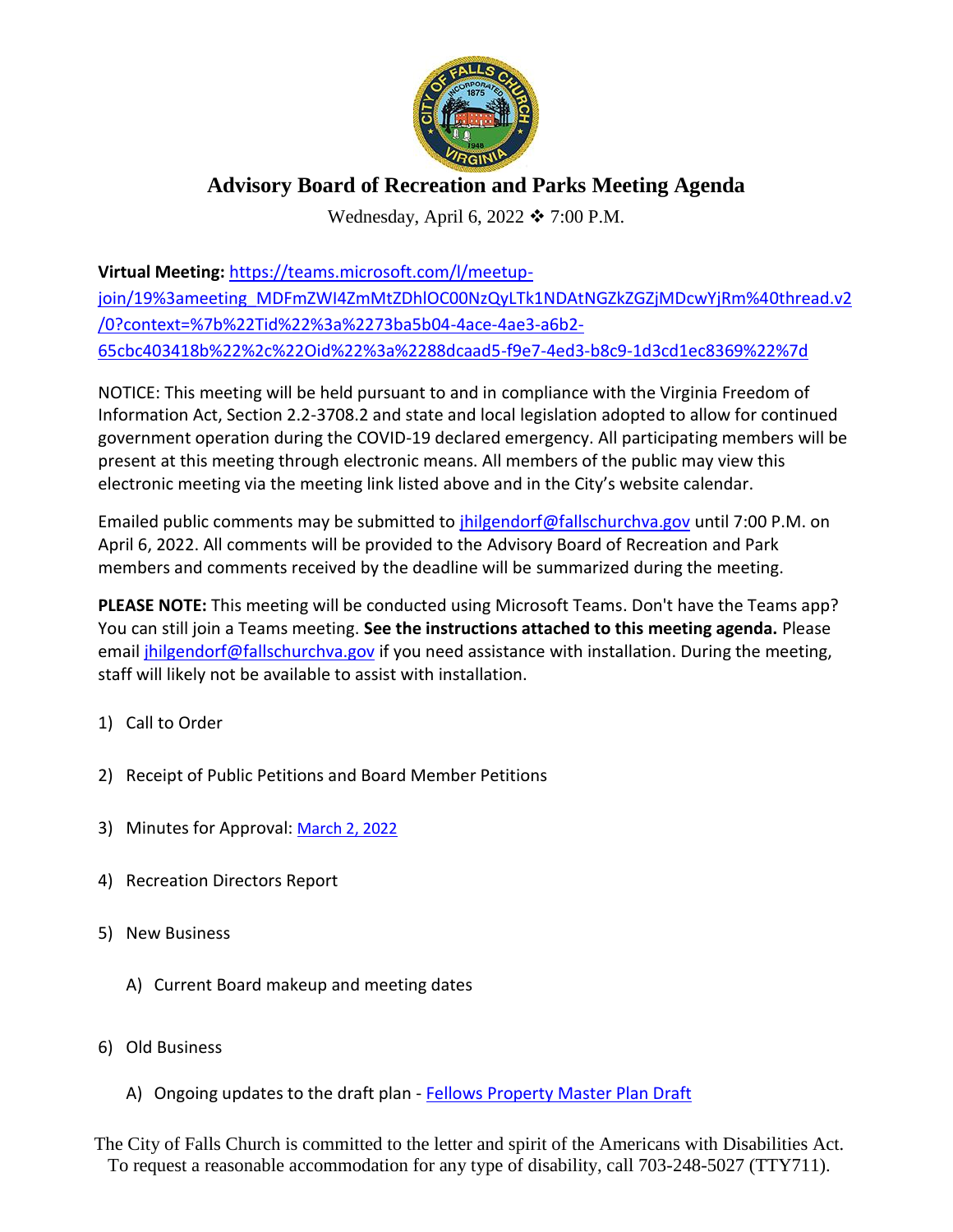- B) West Falls Economic Development Project need for Board volunteer
- C) Closed Session pursuant to Virginia Code  $\hat{A}$ §2.2-3711. (A) 11. Discussion or consideration of honorary degrees or special awards; [Recommendation for 2022 Grand Marshal]
- 7) Adjournment

Advisory Board of Recreation and Parks Staff liaison: Jessica Hilgendorf, 703-248-5027 (TTY711), [jhilgendorf@fallschurchva.gov](mailto:jhilgendorf@fallschurchva.gov)

## **Instructions for joining a Microsoft Teams meeting:**

[Click here to watch a video with instructions for joining a Teams meeting](https://www.microsoft.com/en-us/videoplayer/embed/RE3Oz24?pid=ocpVideo0-innerdiv-oneplayer&postJsllMsg=true&maskLevel=20&market=en-us)

## Join a Teams meeting on a phone or tablet

- 1. Click the meeting link provided.
- 2. **Download the Teams app for your device when prompted**:
	- Type in your name.
	- Choose the audio and video settings you want.
- 3. Select **Join now**.
- 4. Depending on meeting settings, you'll get in right away, or go to a lobby where someone in the meeting can admit you.

## Join a Teams meeting on the web or through a web browser on a phone or tablet

Don't have the Teams app? You can still join a Teams meeting.

- 1. Click or copy and paste the meeting link provided.
- 2. You have two choices:
	- **Download the Windows app**: Download the Teams app.
	- **Join on the web instead**: Join a Teams meeting on the web.
- 3. Type in your name.
- 4. Choose the audio and video settings you want.
- 5. Select **Join now**.